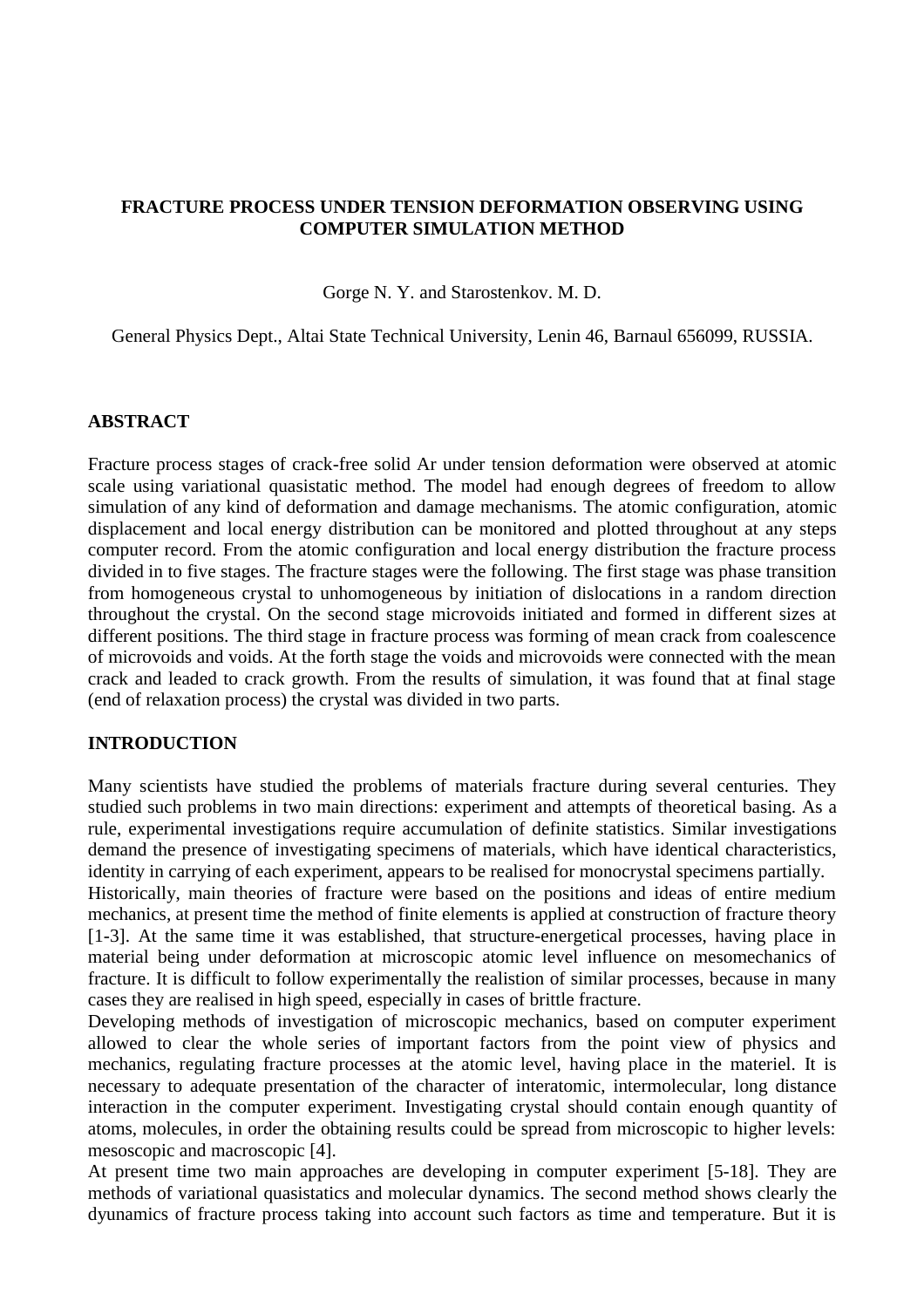necessary much time for the computer experiment, method of variational quasistatics solve the problem of structure energetical reconstruction, having place in the material by searching the minimum of crystal internal energy under deformation. The given method allows to find energetically advantages material structure at the atomic level, wasting not so much time.

Ductile fracture of solid under tension stress consists of number successive stages: phase transition from homogeneous to unhomogeneous, microvoids nucleation, formed a men crack from coalescence of microvoids and voids and finally a full fracture appeared [19].

The dynamics of fracture process in time, caused the accumulation of broken bonds between elements of the materials, depending on deformation and temperature is determined by following formula [18],

t = ψ exp(-γσ/KBT)………………………………………….1

where t is the time of fracture,  $\sigma$  is applied stress,  $\psi$  and  $\gamma$  are kinetic constants of material,  $K_B$  is Boltzmann constant, T is temperature.

From this equation it was explained that the failure of the bonds is caused by the thermofluctuational process. In addition, the formation of microvoid is likely to be caused by the atomistic (theromofluctuational) process.

This paper describes the results of a computer simulation of fracture process stages in solid Ar.

The given paper is dedicated to the investigation of fracture process, taking place in crystal of solid Ar subjected to deformation of tension. Computer experiment was carried out by the method of variational quasistatics

# **THE SIMULATION MODEL**

It was used a developed variational quasistatic method to study the fracture phenomenon, the model was by Ovcharov et al described in previous publication [20-22]. In brief, the crystal considered in our work had FCC lattice and the crystal sample consisted of a set of hard monoaxial infinite chains with orientation  $\langle 211 \rangle$ , and with three degrees of freedom. One was longitudinal and two were transversal components of displacement vector, thus the crystal was presented as a quasithreedimensional and it looked like a set of rectangular nodes, each nod was presented as an atom. The number of atoms were 2400 atoms arranged in 24 rows along the X-axis and 100 atomic rows in the direction of the Z-axis, the Z-axis was directed along the infinite edge, the X-axis was perpendicular to the (101) plane and the Y-axis was perpendicular to (111) plane, the XOY undeformed crystal was presneted as in figure 1-a. It was chosen the sample of rare-gas solid Ar defining the model material to perform simulation. The Lennard-Jones (LJ) (6,12) pair potential is used for interatomic interaction between atoms with a solid Ar parameters in form:

Φij (rij) = 4ε0 [(d/rij) 12 - (d/rij) 6 ], ………………………………………2

where d is equilibrium distance between the nearest pair of atoms, corresponded to minimum energy of the bond,  $r_{ii}$  is the distance between arbitrary pair of atoms i and j.  $\varepsilon_0$  is the depth of the energetic minimum of two atom interaction. The interaction radius was equal to 9-10 coordinational sphere length, i.e. each atom interacted with 164 neighbours. Periodic boundary conditions were used and it allowed the atoms to move in all the directions, the model had more freedom to allow simulation of any kind of deformation and damage mechanisms. Therefore the simulation results were more reliable. The tension deformation was applied to crystal in [111] direction and it was applied a small thermal disturbance. Then the crystal relaxed to minimum potential energy, as a result the transformation processes appeared in the crystal.

During the relaxation process at different Steps Computer Record (SCR) and at the end of it the atomic configuration, the atomic displacement sequences number of atoms and local energy distribution map were monitored and plotted throughout.

### **THE SIMUALTION RESULTS AND DISCUSSION**

It was discovered the first stage in fracture process of a crack-free crystal was phase transition from homogeneous crystal to unhomogeneous by initiation of dislocations by atomic displacement in a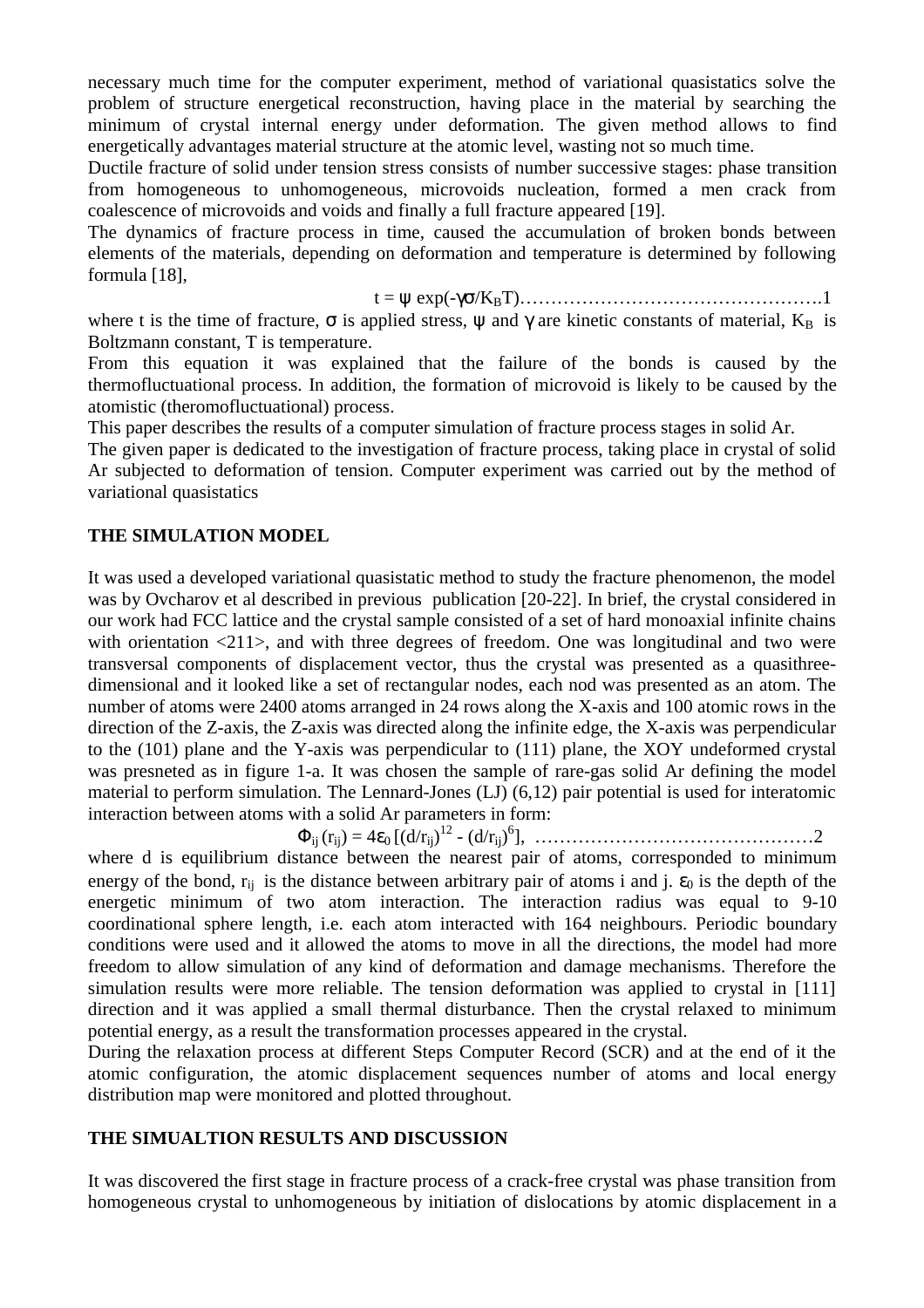random direction throughout the crystal, this phase transition was clearly observed when was SCR equal to 7 as it was detected from atomic configuration in figure 1-b. Also it can be seen twinning deformation mechanisms in the crystal, these mechanisms were obviously observed when we compared figures 1-a and b. Twinning deformations have been detected before dislocations initiation. The same results were received by [7, 8].

The second stage appeared when the SCR was equal to 50. From the atomic configuration in the figure 1-c it can be seen that numbers of microvoids and voids initiated and formed in different sizes at different positions.

The last two stages of ductile fracture developed after the ultimate stress has been attained in plastic metal. At the end of the second fracture stage, it is was noted that, in industrial copper which had a FCC lattice, central crack begin to form near particles of microinclusions in the lattice Cu by destruction of proper particles of microinclusions. In addition, voids in commercial copper were seen unusually clear but in the most cases it was difficult to detect voids even after fracture [23].

The physical mechanism of microvoid initiation can be explained by the theory of dislocations, gliding dislocations can stop at various obstacles, resulting in strong stress concentration often sufficient for initiation of a microvoid.

When the SCR increased to 150, the simulation result showed that many microvoids had been coalesced into voids which could propagate rapidly in the direction perpendicular to the tension axis.

The third stage in fracture process was formation of mean crack from coalescence of microvoids and voids when a SCR was equal to 300. At this stage the number of voids and microvoids decreased.

Analyses of the atomic configuration showed that nucleation of several dislocations types and some of them formed and propagated to the direction  $\pm Z$ . Increasing of twinning deformations could be clearly observed from the atomic configuration at the third stage of fracture. In addition, the main crack appeared in the core of the tensioned crystal, which was due to the character distribution of stresses in deformed crystal.



**Figure 1:** Atomic configuration: (a) the crystal model, (b) the simulation result at SCR equals to 7, (c) the simulation result at SCR equals to 50, (d) the simulation result at SCR equals to 800. The forth stage appeared when the voids and microvoids joined to the mean crack and leaded to crack growth. The microvoids and voids decreased in number and in size. At the same time the twinning deformations increased when the SCR increased to 500.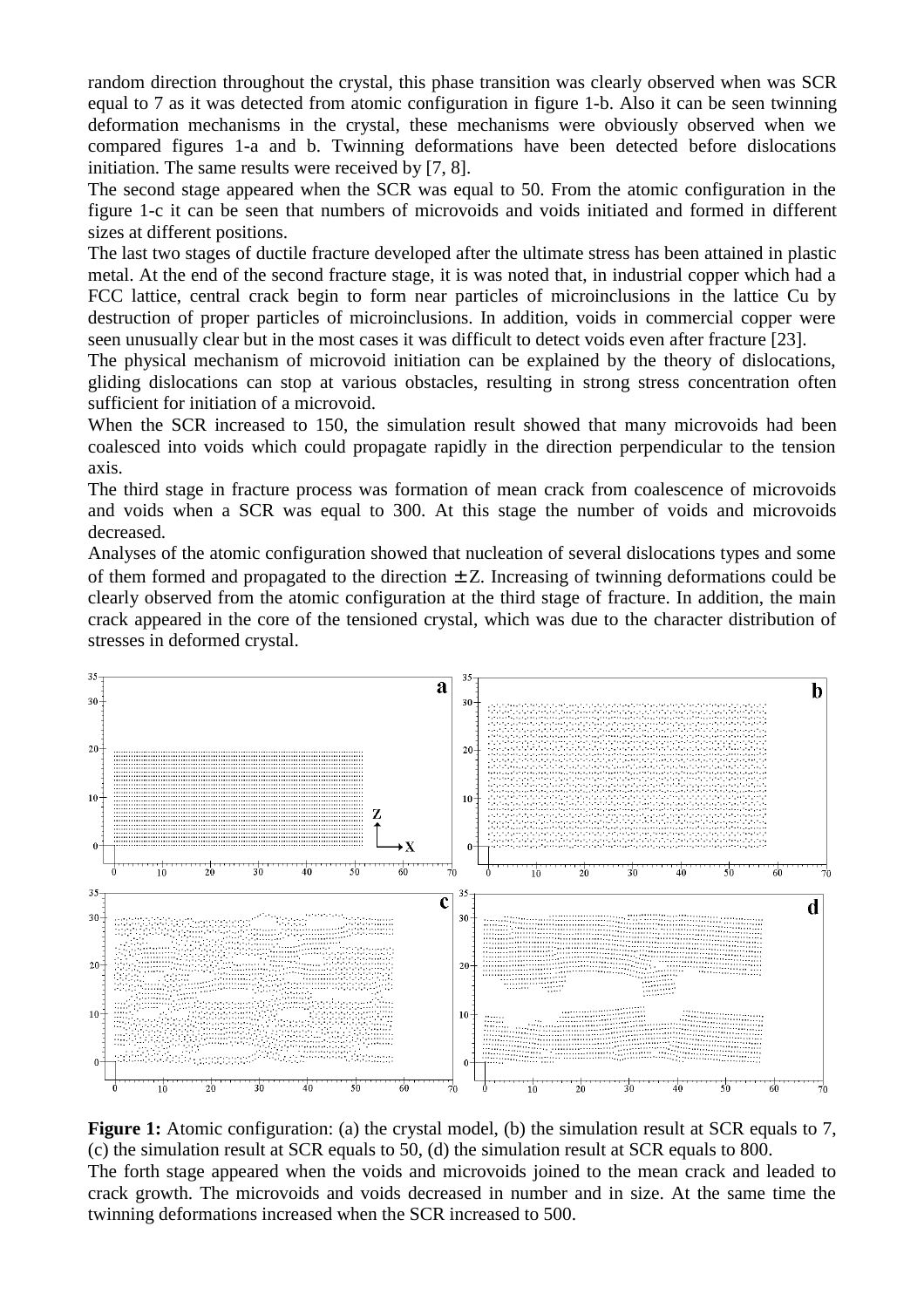When there were no large cracks in the body under loading, the microvoids formed randomly throughout the body and independently of one another. A full fracture took place at SCR 800 as it is shown in the figure 1-d. The twinning deformation increased to maximum as a full fracture appeared in the crystal.

From the results of simulation, it was found that the lattice was divided in two parts along the crystal. In addition, some dislocations formed and propagated to the crystal surfaces therefore the crystal surfaces were rough. It was assumed that, due to the crack growth, the number of microvoids and voids decreased to minimum till fracture appeared.

It can be seen from figure 1-d that the fracture line surfaces are rough and irregular. It can be suggested that the roughness observed on the fracture surface is simply the sign of very small crack branches, microcracks, which are smaller in size then the disturbance of process.

The Steps Computer Record (SCR) relaxation of potential energy in the crystal under tension deformation equal to the 34% is shown in figure 2. From figure 2 it can be seen that the energy needed to create the voids and microvoids in the second stage is much more then it is necessary for initiation of initial mean crack which needs more energy then it is necessary for growth and propagation.

It is interesting to note that in the dynamic studies the time-to-fracture with applied load is often used to determine the reliability and strength of materials. It was found that the first stage of fracture was the longest, first voids appeared, which joined into cracks and then at once followed the stage of fracture. The received results of sequence and duration of fracture correlates with experimental results, received at Al crystals by the authors [23].



**Figure 2:** potential energy relaxation

When the crystal relaxed to minimum potential energy, the atoms moved from their location by different values of displacements corresponding to the interatomic potential between the atoms. The displacement sequences of number of atoms are shown in figures 3-a,b and c, where a is corresponded to SCR equal to 7, b at SCR to 50, c at SCR equals to 800.

The figures 3-a should be compared with 3-b, and c. From these figures we concluded that when SCR increased the number of atoms having a big displacement decreased. It happened because of the fact, that when SCR increased the initial crack formed from the coalescence of microvoids. In addition, the twinning deformations increased also. Thus the number of atoms having a big displacement decreased.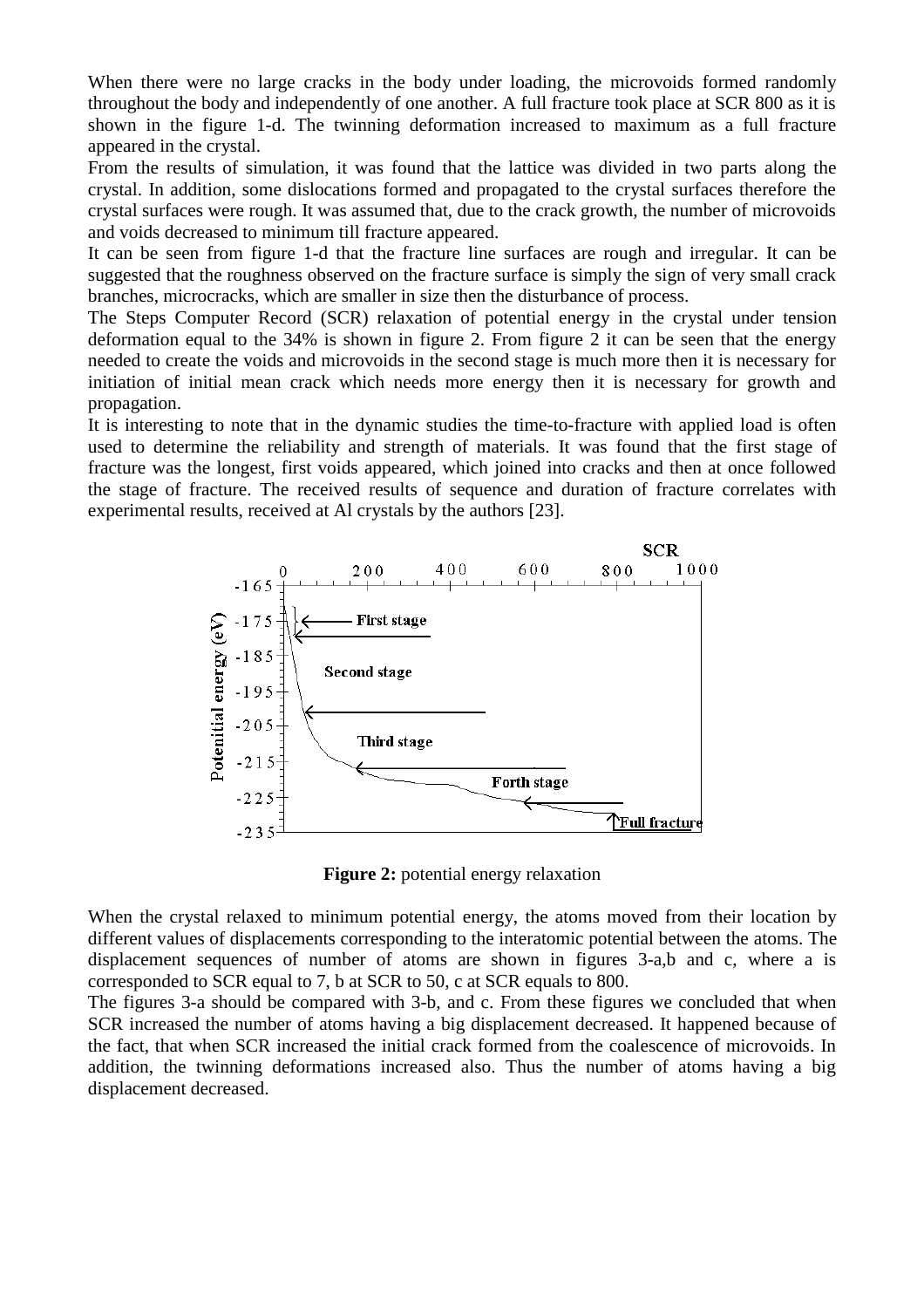

**Figure 3:** Sequence of number of atoms of displacement, (a) at SCR equals to 7, (b) at SCR equals to 50, (C) at SCR equals to 800.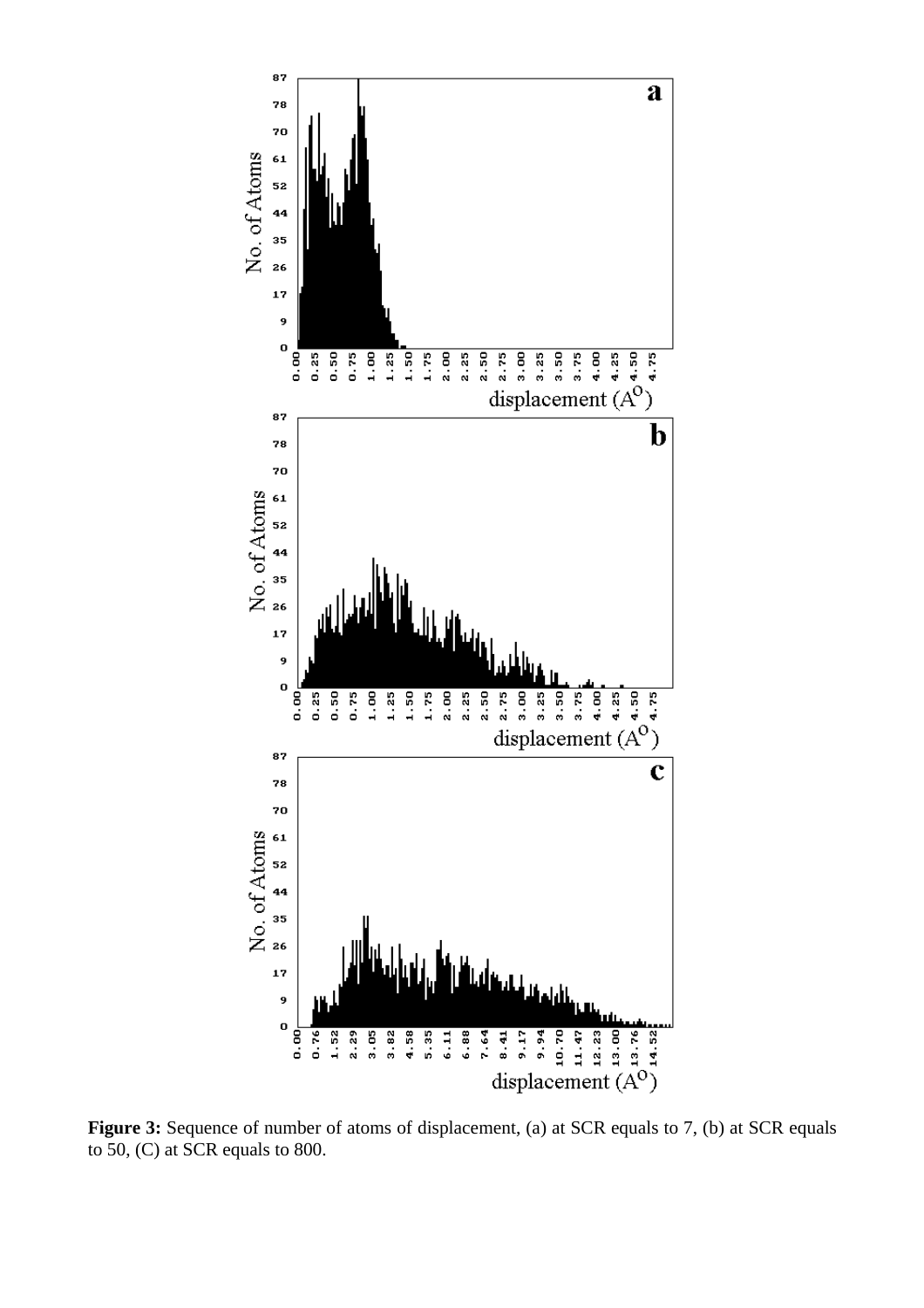

**Figure 4:** The local energy maps.

The stress of fracture for lattice with a rough surface can be raised by forming compressive stresses in the surface layer so as to prevent opening of surface cracks. This phenomenon is used for raising substantially the service life of metal parts by special methods of surface treatment: shot-blasting, roll forming and some procedures of heat treatment and chemical heat treatment [24].

Mishnaevsky et. al. [25] found that the surface roughness of the initial part of a crack and the surface energy needed to form a crack by the mechanisms of microcrack coalescence are much more then these values for the propagation crack.

It was found furthermore, that the fracture and features of the deformations had a close relation to the characteristic of energy distribution in the system [15]. We present the local energy distribution map figure at different SCR which can help to recognize all the stages, as it is shown in figure 4. Number of conclusions can be made concerning figure 4.

First, at zero SCR, all the atoms had the same potential energy and the energy map was uniform. Second, when SCR increased to 7, the local energy distribution map looked like not uniform, it was due to appearing of dislocations. The initiation of microvoids and voids stage was clearly observed in the energy local map when SCR increased to 7, the energy coalesced in different positions to initiated microvoids and voids. When SCR increased to 50 the mean crack initiated, which can be recognized from energy map. Finally the full fracture appeared when SCR was equal to 800 and was clearly observed in the energy map. In addition, the fracture line was in a zig-zag manner and the energy along the length of crack was not uniform in magnitude and fluctuated randomly.

Before the beginning of full fracture, a large values of local density of amount of potential energy stored in the elastic field of crystal.